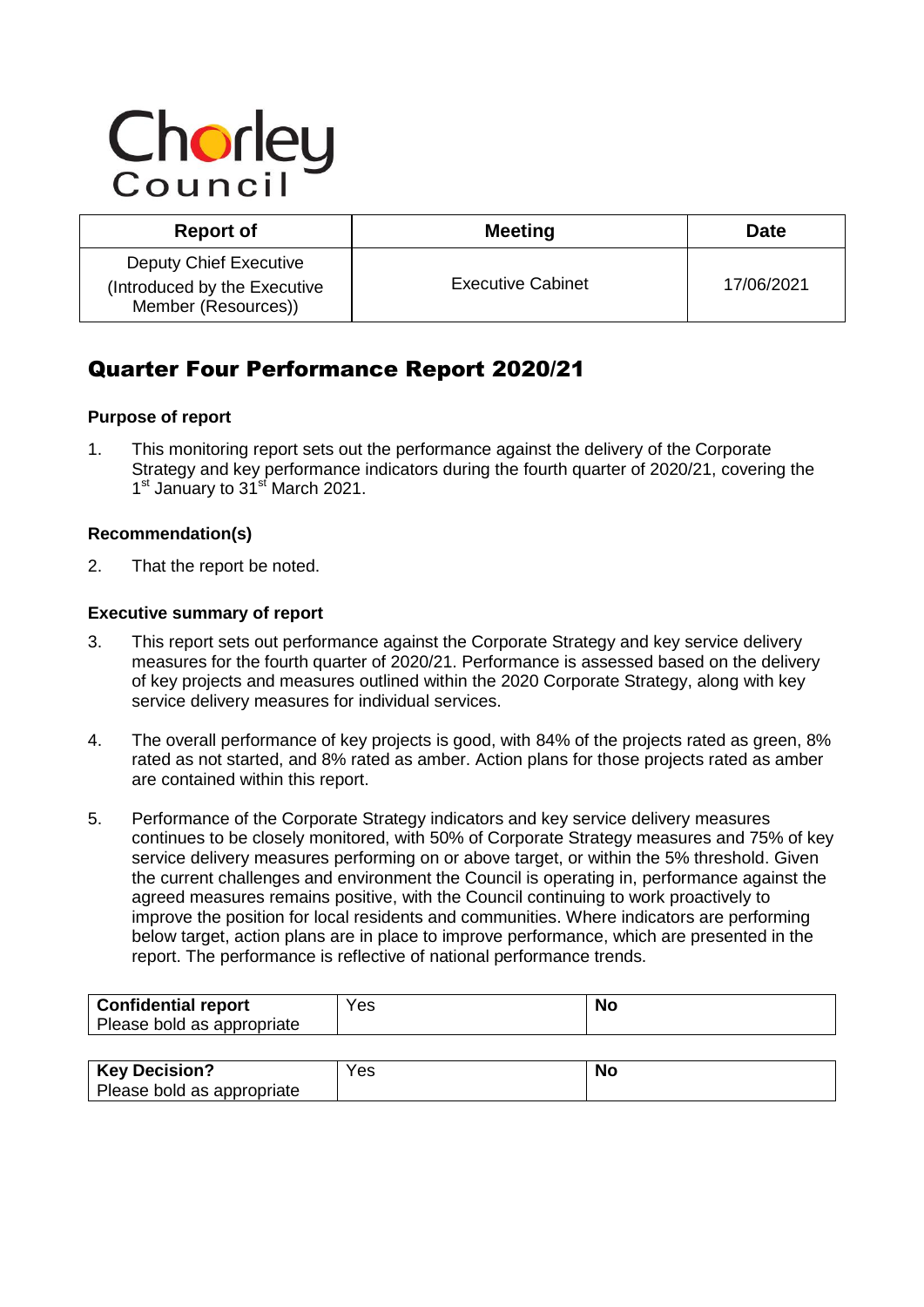#### **Reasons for recommendation(s) (If the recommendations are accepted)**

6. To facilitate the on-going analysis and management of the Council's performance in delivering the Corporate Strategy.

#### **Alternative options considered and rejected**

7. None.

#### **Corporate priorities**

8. This report relates to the following Strategic Objectives:

| Involving residents in improving their local<br>area and equality of access for all | A strong local economy                                                                      |  |
|-------------------------------------------------------------------------------------|---------------------------------------------------------------------------------------------|--|
| Clean, safe and healthy homes and<br>communities                                    | An ambitious council that does more<br>to meet the needs of residents and<br>the local area |  |

#### **Background**

- 9. The Corporate Strategy is the key strategic document for the authority and includes performance indicators and key projects which focus on delivering the Council's four priorities.
- 10. The Corporate Strategy was approved by Council in November 2020 and identifies thirteen corporate projects. The projects have a particular focus on delivering some of the large scale, ambitious schemes that will have a significant impact on local outcomes.
- 11. Key performance measures for each service have been set so that targets remain challenging and reflective of the Council's ambitions.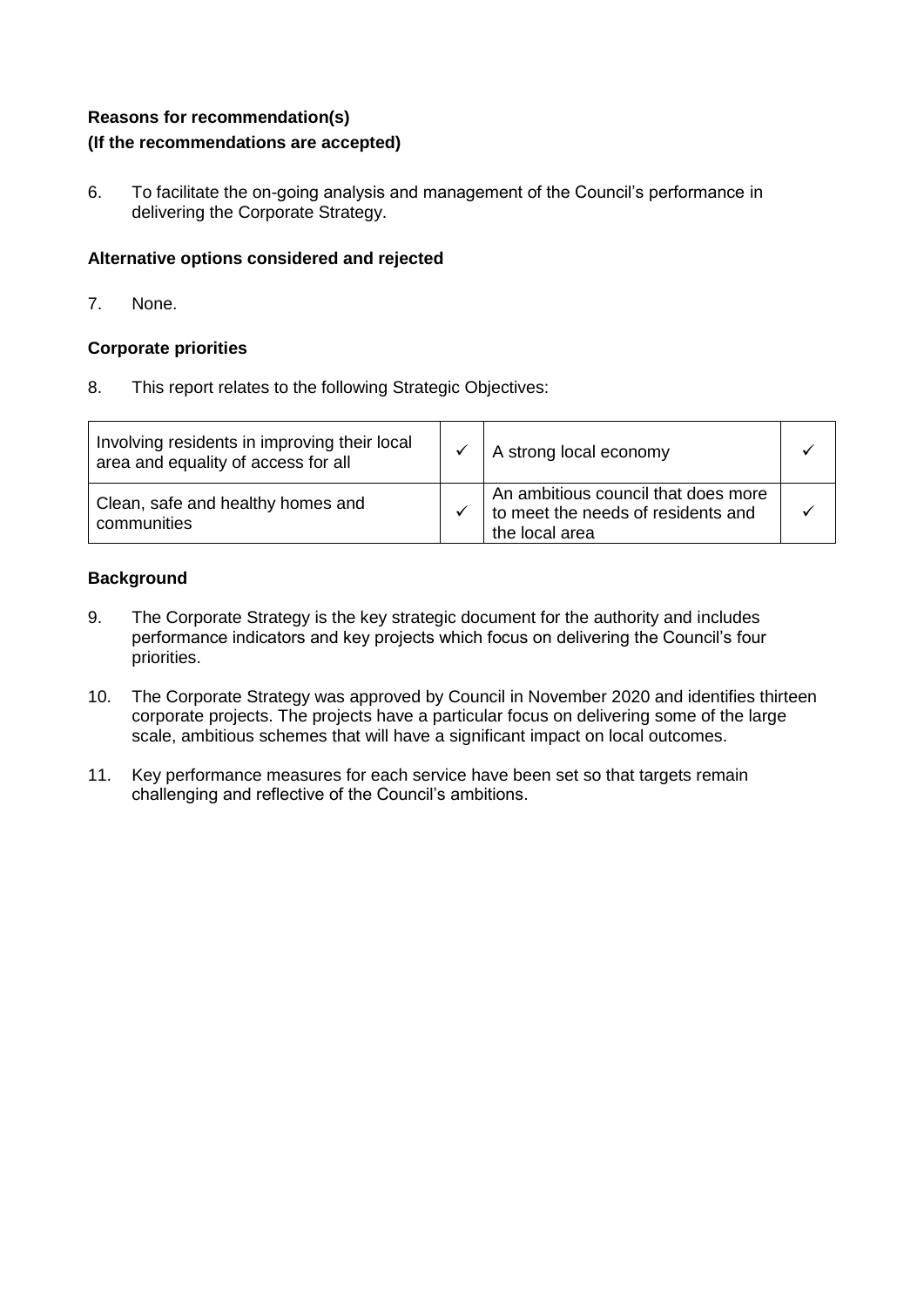## **Involving residents in improving their local area and equality of access for all**



#### **The long-term outcomes for this priority are:**

- Residents who take pride in where they live and their achievements,
- Residents who are all able to take an active part in their local and wider community,
- Easy access to high quality public services, both face to face and online.

#### **ACHIEVING THE LONG-TERM OUTCOMES IN QUARTER THREE**

- 12. Work to implement the community resilience locality action plans has progressed well over quarter four. These plans focus on community recovery as a consequence of the Covid-19 and seek to build confidence so that residents and communities can support themselves and know where to access help if they need it. This aims to improve health and wellbeing and reduce the demand for public services in the long term. This quarter, a review of the 2019/20 Community Resilience Locality Plans was conducted to identify what elements have been delivered, with ongoing actions being incorporated into the plans for 2021/22. Elements identified as delivered include the project to give parents the tools to provide regular and affordable healthy meals for their families. This has established a working group with local foodbanks and emergency food providers. This will provide a key network to share intelligence and foster partnership working in order to improve food provision and access, with plans currently in development to establish a cooking club for parents to learn how to make budget friendly and nutritional meals. Several work streams associated with the action plans remain ongoing, including the Essential Grant Scheme, which is supporting residents in financial hardship. Work to deliver our own digital inclusion programme continues, aiming to support residents in enhancing their digital skills.
- 13. Renovation works to Astley Hall have continued to progress over the quarter. This project seeks to increase residents' pride in where they live and to build a strong local economy by providing a high-quality leisure and tourist facility. In quarter four, the old render was removed from the exterior of building and the exposed brickwork was cleaned and repaired. This revealed additional works that need to be done to preserve the integrity of the structure, including strapping and re-rendering to some areas. The cost of the additional works are contained within the contingencies of the original budget. The front windows were removed from the hall, with new ones currently being crafted by a local contractor. The procurement process to find a contractor to conduct the lighting works at the Hall has also commenced. The scaffolding to the façade of the Hall should be removed in time to provide a focal point for the annual Chorley Flower show and reveal the restored brickwork.

#### **Performance of Key Projects**

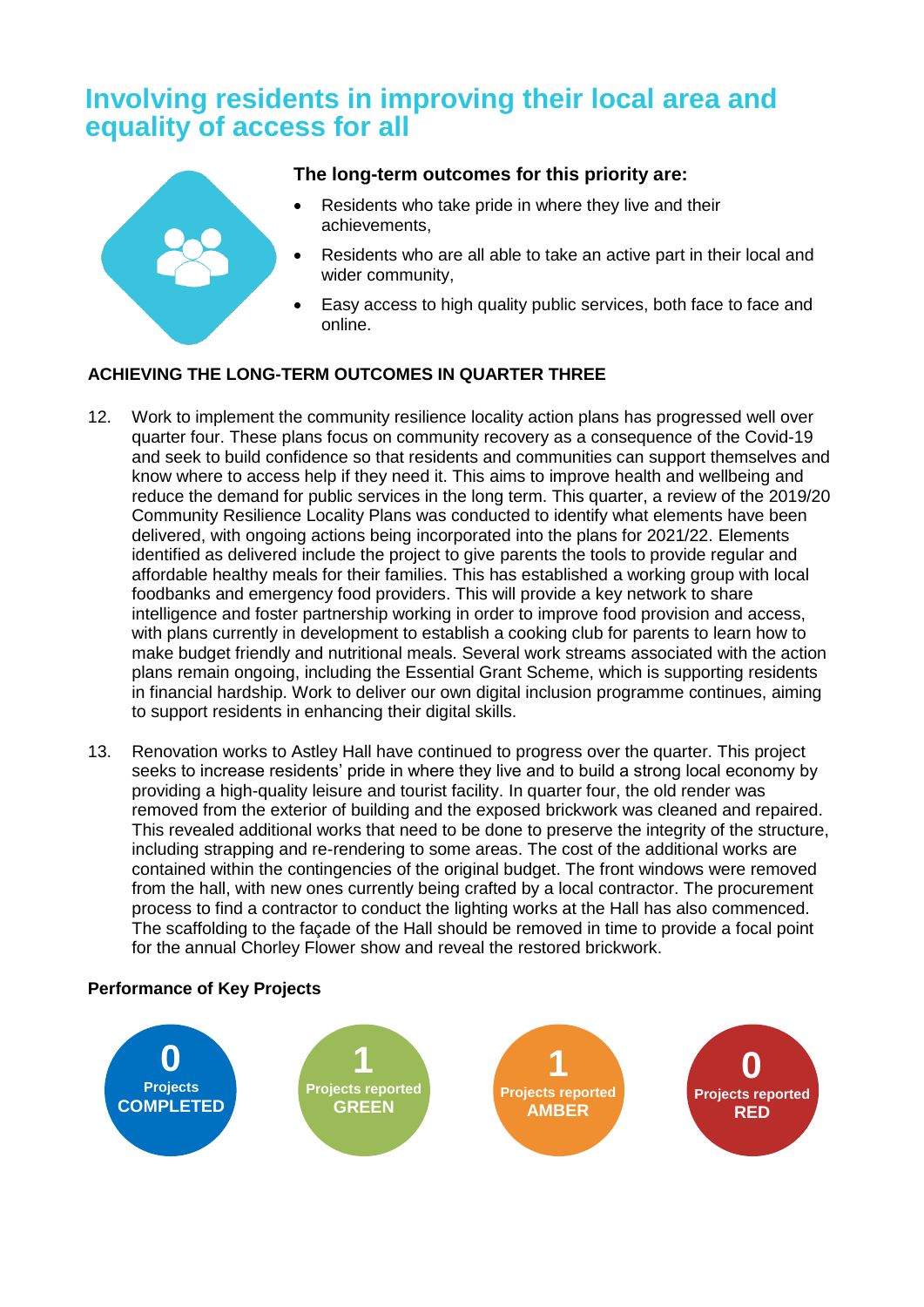- 14. There are three key projects included in the 2020 Corporate Strategy under this priority.
- 15. One project is rated as green, meaning they are progressing according to timescale and plan:
	- Deliver a programme of community resilience building work
- 16. One project is rated amber:
	- Undertake renovation works at Astley Hall

|                                  | <b>Project Title</b>                                                                                                                                                                                                                                                                                                                                                                                                                                                                                                                                                                                                                                                                                                                                                                                                                                                                                                                                                                                        | <b>Project Status</b> |  |  |
|----------------------------------|-------------------------------------------------------------------------------------------------------------------------------------------------------------------------------------------------------------------------------------------------------------------------------------------------------------------------------------------------------------------------------------------------------------------------------------------------------------------------------------------------------------------------------------------------------------------------------------------------------------------------------------------------------------------------------------------------------------------------------------------------------------------------------------------------------------------------------------------------------------------------------------------------------------------------------------------------------------------------------------------------------------|-----------------------|--|--|
|                                  | Undertake renovation works at Astley Hall<br><b>AMBER</b>                                                                                                                                                                                                                                                                                                                                                                                                                                                                                                                                                                                                                                                                                                                                                                                                                                                                                                                                                   |                       |  |  |
| <b>Explanation</b>               | This project seeks to deliver renovation works to Astley Hall as well as create a<br>museum shop to further develop the facility as a tourist and leisure attraction,<br>with associated benefits to the local economy and local pride.<br>The project has progressed well over the quarter, with key renovation works<br>being conducted, such as the removal of render from the building. However,<br>conservation work on the exterior of the Hall has revealed additional works that<br>need to be done in order to preserve the integrity of the Hall's structure. This<br>includes sections of the brick that have had to be strapped and re-rendered,<br>which has caused the project to be a week behind schedule.<br>These additional works were considered as a risk in previous highlight reports<br>and are being monitored by the project manager. Costs incurred by the additional<br>works have been accounted for by the contingency fund. Therefore, the project<br>remains within budget. |                       |  |  |
| <b>Action</b><br><b>Required</b> | An exception report will be completed in quarter one in order to account for the<br>additional works, the resulting delay, and its implications on the project timeline.<br>Nevertheless, the main works are still scheduled to be completed in July 2020.<br>Additionally, a detailed programme for the internal works to the hall and the<br>associated cost will be produced over quarter one to establish the project's<br>timeline.                                                                                                                                                                                                                                                                                                                                                                                                                                                                                                                                                                    |                       |  |  |

- 17. One project has not started. This means that it has not yet commenced, with the project scheduled to be delivered from quarter one onwards following the shared services review of ICT:
	- Implement Year 1 of the Shared Digital Strategy.



- 18. At the end of quarter four, one indicator can be reported under this priority. The full outturn information for the performance indicators is included at Appendix A.
- 19. One indicator is performing better than target:
	- % of the population with NVQ level 3 and above.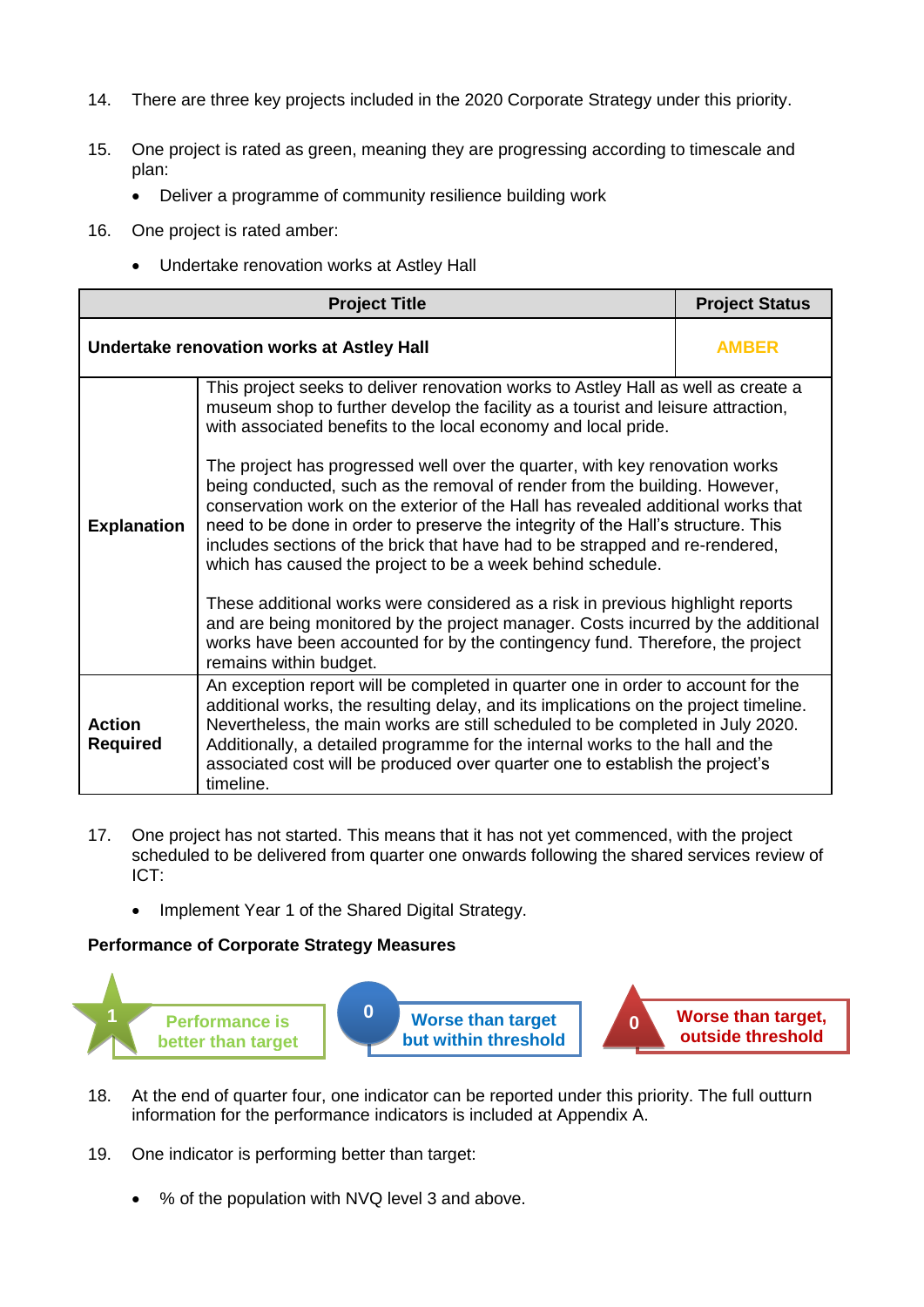## **Clean, safe and healthy homes and communities**

#### **The long-term outcomes for this priority are:**

- Clean and safe streets,
- Reduced health inequalities,
- A wide range of quality recreational activities,
- High quality, affordable and suitable housing,
- High quality play areas, parks and open spaces in both urban and rural locations.

#### **ACHIEVING THE LONG-TERM OUTCOMES IN QUARTER THREE**

- 20. Work to implement the Homelessness and Rough Sleeping Strategy action plan has commenced during quarter four. This project aims to improve support around mental health, substance abuse, and budgeting as well as address housing stock imbalances and strengthen support for those in the private rental sector. This will have associated benefits to the quality of accommodation in the borough as well as support the reduction of health inequalities. During the quarter, the actions in the strategy have been reviewed to identify which remain relevant in relation to the Covid-19. This review has resulted in the timescales for the project being brought forward as the pandemic has meant that the support infrastructure that would have been created through the project has already been developed. This includes the creation of multi-disciplinary teams, which have brought together leads from across the local government and health sector. Work towards developing a community based approach to tenant rights has progressed over the quarter, with a webpage being developed to present up-to-date information, advice, and support services for tenants at risk of homelessness. This aims to increase awareness of tenant rights in the private sector.
- 21. The project to improve play and community spaces across the borough has progressed well this quarter. At the Westway Sports Campus, the installation of the grass and artificial pitches has continued and the construction of the sports pavilion was finalised. When completed, the facility will provide a wide range of quality recreational activities, which will support our residents to live active and healthy lives. The designs for King George V Playing Fields were agreed with the lead member. The improvements will include a changing facility, kiosk space, and a foyer . Planning permission for the works will be submitted in quarter one, with works scheduled to be completed in late 2021. Green engineering works have been completed at Carr Brook Linear Park, with consent obtained to create a natural flood management scheme. Onsite works have commenced at Longfield Avenue, with new play equipment and safety surfacing installed and orchard trees and edible fruit bushes planted. For Wigan Lane Playing Fields, a design team has been appointed to plan potential improvement works with final designs scheduled to be finalised in quarter one. Together, all of these improvements promote clean, safe and healthy communities in both rural and urban locations, where residents can access high quality park, play areas and open spaces.
- 22. The project to deliver an extra care scheme and community facilities at Tatton has made excellent progress over the quarter. The project will provide high quality, affordable and suitable housing, a GP surgery, a pharmacy, a community café, and a community centre when completed. In quarter four, the design team have continued to progress with stage five of the development. This includes the remediation works that have been completed ahead of construction, with a report being submitted to the relevant authorities for sign off. The vibro piling has been completed, which is the process of stabilising the ground to allow for the foundations to be constructed. The pre-commencement conditions for the superstructure have also been submitted for approval. Following a public inquiry, approval was granted for the stopping up of Silverdale Road, which will allow for the project to progress according to the original designs.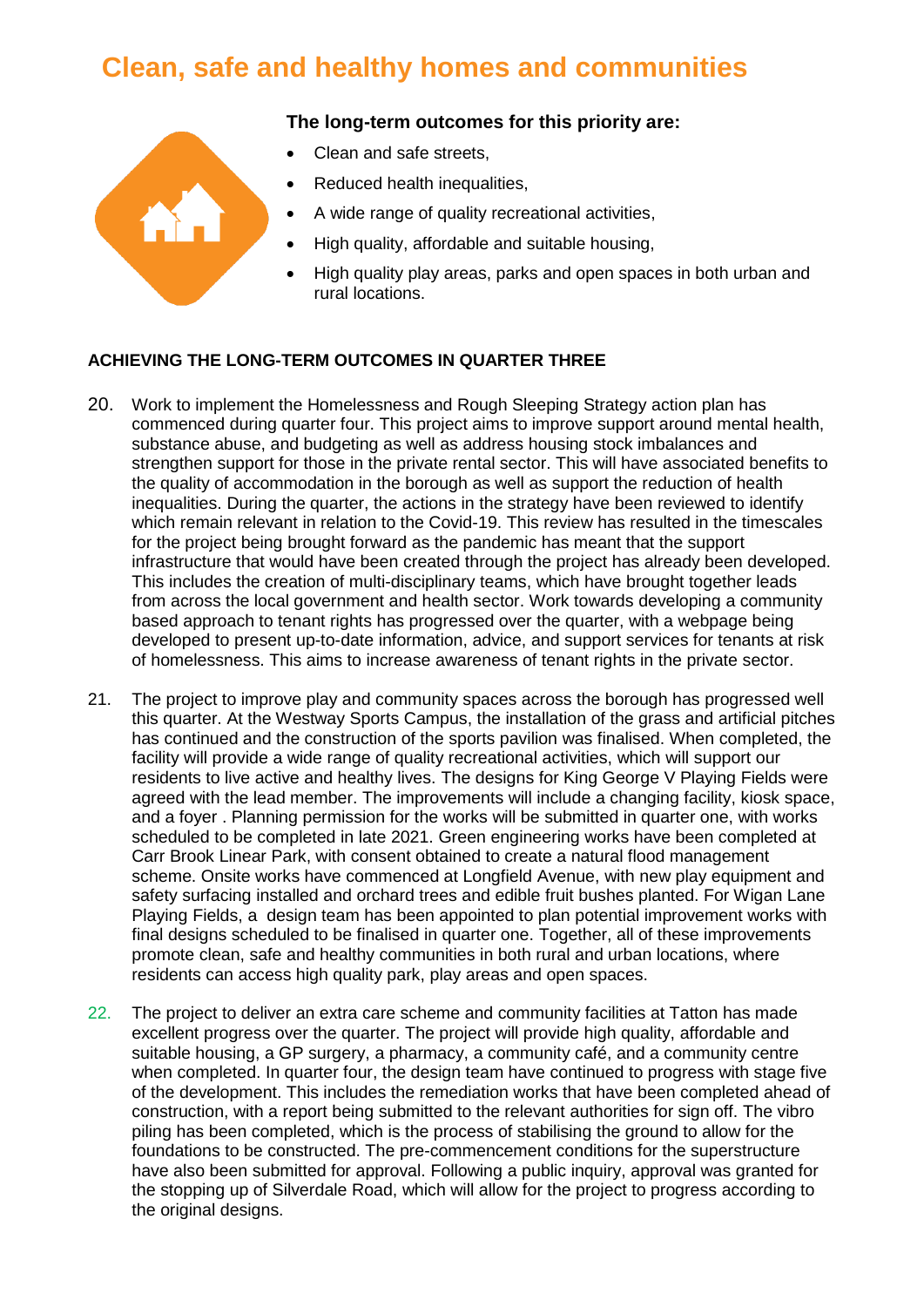#### **Performance of Key Projects**



- 23. There are three key projects included in the 2020 Corporate Strategy under this priority, and at the end of quarter three overall performance is excellent.
- 24. All three projects are rated as green, meaning they are progressing according to timescale and plan:
	- Implement the Homelessness and Rough Sleeping Strategy action plan,
	- Improve play and community spaces across the borough,
	- Progress improvements to Tatton recreation ground and surrounding area.



- 25. At the end of the fourth quarter, it is possible to report on five of the nine corporate performance indicators under this priority. The full outturn information for the performance indicators is included at Appendix A
- 26. Two indicators are performing better than target:
	- Number of volunteer community groups supported to improve by the Council,
	- Number of parks, open spaces, and playing pitches improved linked to strategy delivery.
- 27. One indicator is performing slightly below target, but within the 5% tolerance threshold:
	- Percentage of household waste sent for reuse, recycling or composting.
- 28. Two indicators are performing below target, and outside the 5% threshold: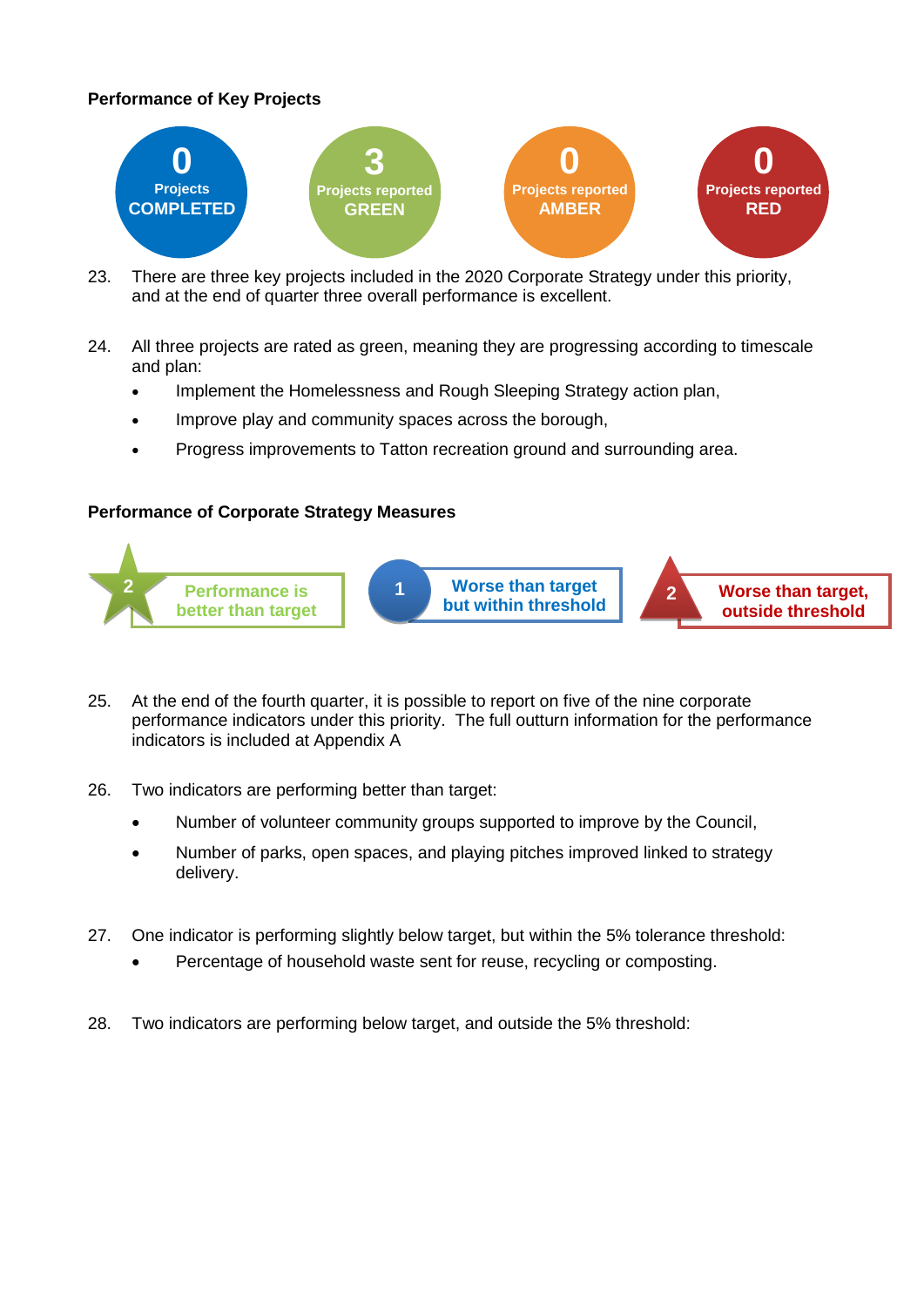| <b>Performance Indicator</b> |                                                                                                                                                                                                                                                                                                                                                                                                                                                                                                                                                                                                                                                                                                                                                                                                                                                                                                                                                                               | <b>Target</b> | <b>Performance</b> |
|------------------------------|-------------------------------------------------------------------------------------------------------------------------------------------------------------------------------------------------------------------------------------------------------------------------------------------------------------------------------------------------------------------------------------------------------------------------------------------------------------------------------------------------------------------------------------------------------------------------------------------------------------------------------------------------------------------------------------------------------------------------------------------------------------------------------------------------------------------------------------------------------------------------------------------------------------------------------------------------------------------------------|---------------|--------------------|
|                              | The number of long-term empty properties in the<br>borough                                                                                                                                                                                                                                                                                                                                                                                                                                                                                                                                                                                                                                                                                                                                                                                                                                                                                                                    | 150           | 165                |
| Reason<br>below<br>target    | Within the last seven months, two properties have been empty for two years and<br>therefore count towards the empty property number. These properties are divided into<br>flats and so account for 24 of the 160 empty properties, despite, in real terms, being<br>only two properties.                                                                                                                                                                                                                                                                                                                                                                                                                                                                                                                                                                                                                                                                                      |               |                    |
| <b>Action</b><br>required    | A lot of the work related to bringing empty properties back into use hinges on the<br>lifting of national restrictions related to Covid, which has had an impact on building<br>work. Work is currently being progressed relating to one of the two properties already<br>identified to get the property back into use, which has 17 flats contained within it and<br>would result in a 10.6% improvement in current performance. Timescales for the<br>delivery of this has not yet been agreed as negotiations with the owner remain<br>ongoing. Work continues with the other property but progress on this is slow. This is<br>because the owner plans to dispose of the property but has not yet received any<br>interest. For those properties that have been vacant for an extended period of time,<br>additional council tax is charged incrementally. This will act as an incentive for those<br>who own long-term empty properties into getting them back into use. |               |                    |
| Trend:                       | Performance is worse than the figure recorded in quarter four 2019/20 (144) and<br>quarter four 2018/19 (146).                                                                                                                                                                                                                                                                                                                                                                                                                                                                                                                                                                                                                                                                                                                                                                                                                                                                |               |                    |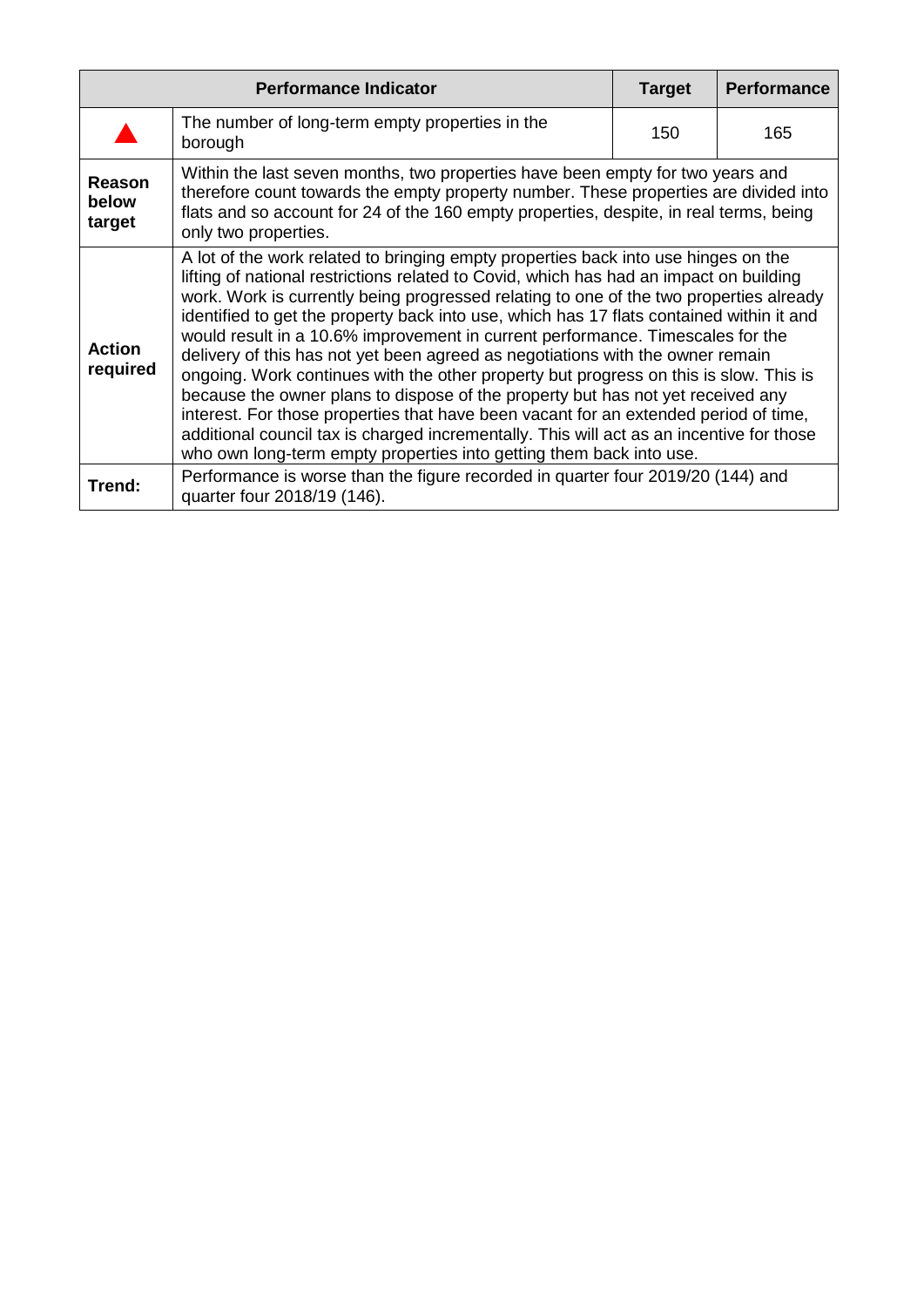| <b>Performance Indicator</b> |                                                                                                                                                                                                                                                                                                                                                                                                                                                                                                                                                                                                                                                                                | <b>Target</b> | <b>Performance</b> |  |  |
|------------------------------|--------------------------------------------------------------------------------------------------------------------------------------------------------------------------------------------------------------------------------------------------------------------------------------------------------------------------------------------------------------------------------------------------------------------------------------------------------------------------------------------------------------------------------------------------------------------------------------------------------------------------------------------------------------------------------|---------------|--------------------|--|--|
|                              | The number of affordable homes delivered                                                                                                                                                                                                                                                                                                                                                                                                                                                                                                                                                                                                                                       |               | 47                 |  |  |
| Reason<br>below<br>target    | There are a number of reasons for the lower than anticipated performance, some of<br>which are unlikely to be overcome in the short term given the complexity of how<br>housing development is brought about generally and how affordable housing is<br>funded and delivered. This includes slight delays to starts on housing sites due to the<br>Covid-19 pandemic. In addition, the majority of housing sites allocated under the<br>Local Plan for 2010/26 have already been developed. This means there is limited<br>land supply available until a new Local Plan is adopted, which will allocate a number<br>of new development sites to meet our housing requirements. |               |                    |  |  |
|                              | There are a number of actions that being undertaken to address the performance:<br>• The council are developing affordable housing as a Registered Provider in their<br>own right, including extra care schemes such as at Tatton.                                                                                                                                                                                                                                                                                                                                                                                                                                             |               |                    |  |  |
|                              | • Registered Providers are being re-engaged to ensure that any remaining<br>housing allocations that have not come forward are considered as 100%<br>affordable housing schemes.                                                                                                                                                                                                                                                                                                                                                                                                                                                                                               |               |                    |  |  |
|                              | • Any planning applications for housing over the threshold for affordable<br>contribution, which claim viability issues and seek a lower/zero affordable<br>housing contribution, are being vigorously challenged.                                                                                                                                                                                                                                                                                                                                                                                                                                                             |               |                    |  |  |
| <b>Action</b><br>required    | • As part of routine Housing Land Monitoring, developers are regularly engaged<br>with on allocated sites to track progress and understand the pipeline of delivery.                                                                                                                                                                                                                                                                                                                                                                                                                                                                                                           |               |                    |  |  |
|                              | • A new Local Plan is also underway, and this will bring a new supply of housing<br>land allocations and include a review of affordable housing policies to ensure<br>we are developing what is needed and maximising developer contributions.                                                                                                                                                                                                                                                                                                                                                                                                                                 |               |                    |  |  |
|                              | • Engage with Homes England to understand the new Affordable Homes<br>Programme and what is available to Registered Providers                                                                                                                                                                                                                                                                                                                                                                                                                                                                                                                                                  |               |                    |  |  |
|                              | • A Preferred Provider Framework is being established which will enable the<br>management of the supply of section 106 funded affordable housing, and will<br>ensure that only selected Registered Providers with a strategic relationship to<br>the Council and the borough provide new units.                                                                                                                                                                                                                                                                                                                                                                                |               |                    |  |  |
| Trend:                       | Performance is worse than the figure recorded in quarter four 2019/20 (122) and<br>quarter four 2018/19 (202).                                                                                                                                                                                                                                                                                                                                                                                                                                                                                                                                                                 |               |                    |  |  |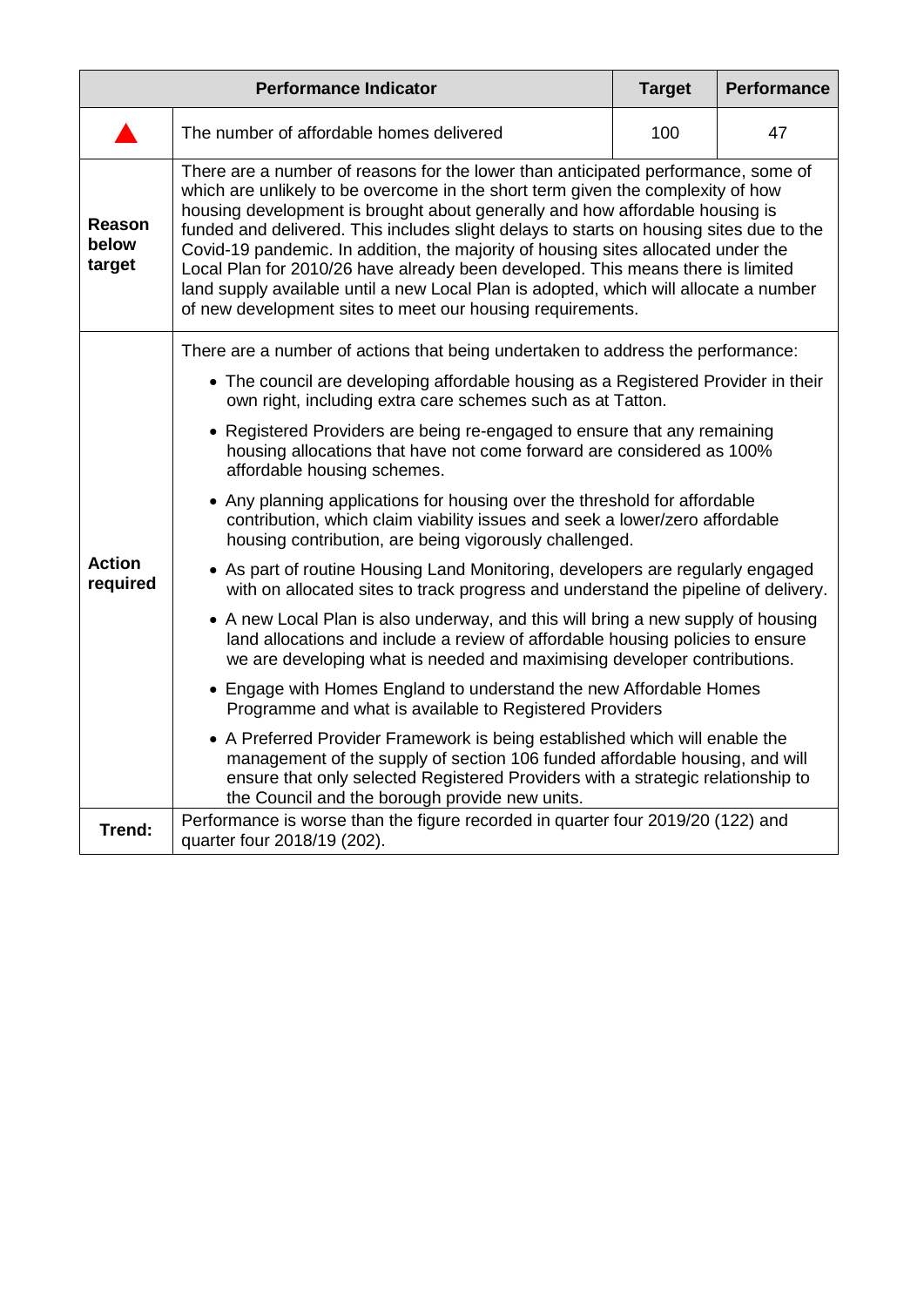## **A strong local economy**



#### **The long-term outcomes for this priority are:**

- A vibrant town centre and villages,
- A strong and expanding business sector across the whole of the borough,
- Access to high quality employment and education opportunities across the borough.

#### **ACHIEVING THE LONG-TERM OUTCOMES IN QUARTER THREE**

- 29. The project to bring forward employment land at Alker Lane has made good progress this quarter, with the submission of the application for the discharge of pre-commencement planning conditions. These conditions have been met, with work on site scheduled to commence in quarter one. Contractors have been appointed to conduct works, including a designer and builder, project manager, and quantitative surveyor. The water main diversion works on site have been completed and agreement was reached with the owners of the neighbouring site regarding drainage connections. Officers continue dialogue with parties regarding the acquisition of the land to the north of the railway bridge the possible acquisition of additional land adjacent to the site. This acquisition would bring forward the proposed construction of pedestrian and cycle connection between Buckshaw Village and Euxton Lane. Once complete, the development will provide essential commercial buildings to accommodate the ambitions of the business sector, supporting economic growth in the borough by promoting inward investment.
- 30. Progress has been achieved over quarter four with the project to deliver improvements to the town centre. Works to the covered market have continued, with the completion of the external render and decoration as well as the installation of the rainwater goods and UPC soffit along the roof of the building. The upgrade of the market and trader signage and the market walkways and awnings commenced in the quarter, with agreement reached on the new entrance and toilet designs. The roof repairs and the stripping out of the existing toilets has also commenced in the quarter. Work towards the creation of a Civic Square has progressed, with the completion of a refurbishment and demolition survey and the completion of soft stripping and demolition of the main units on the site. The work delivered as part of this project will ensure that the town centre remains a vibrant commercial hub that can accommodate the businesses of today and tomorrow by transforming the visitor experience and facilities, supporting a strong local economy.
- 31. The project to bring forward the site at Bengal Street has progressed well. This project seeks to produce plans to transform the site into mixed-use and develop residential, community, and light industrial facilities, which will accommodate the ambitions of the local economy and provide additional employment opportunities. Over quarter four, a technical works survey of the site was completed, with a master planning exercise conducted to take into account the identified constraints and opportunities of the site, producing a viability report presenting the options for development. Negotiations have also commenced with the owners of the site adjacent to the Bengal Street Depot in order to acquire additional land for the project. These negotiations are scheduled to conclude in quarter one.

#### **Performance of Key Projects**

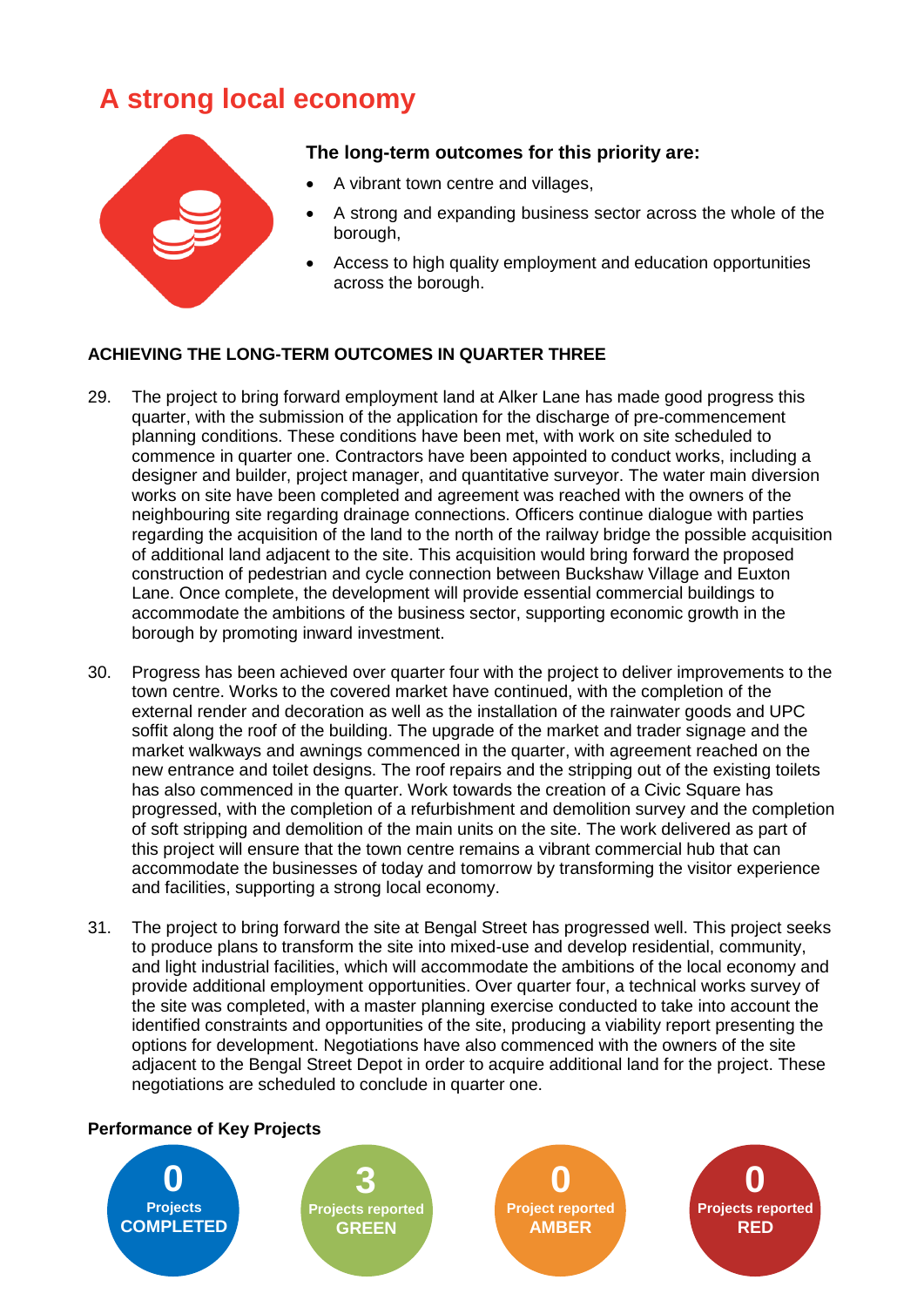- 32. There are three key projects included in the 2020 Corporate Strategy under this priority, and at the end of quarter two overall performance is excellent.
- 33. All three projects are rated as green, meaning they are progressing according to timescale and plan:
	- Bring forward employment land at Alker Lane,
	- Deliver improvements to the town centre,
	- Bring forward site at Bengal Street.



- 34. At the end of the third quarter, it is possible to report on four of the seven corporate performance indicators under this priority. The full outturn information for the performance indicators is included at Appendix A.
- 35. One indicator is performing better than target:
	- The number of jobs created through Chorley Council support or intervention.
- 36. Three indicators are performing worse than target and outside the 5% threshold:

| <b>Performance Indicator</b> |                                                                                                                                                                                                                                                                                                                                                                                                                                                                                       | <b>Target</b> | <b>Performance</b> |  |
|------------------------------|---------------------------------------------------------------------------------------------------------------------------------------------------------------------------------------------------------------------------------------------------------------------------------------------------------------------------------------------------------------------------------------------------------------------------------------------------------------------------------------|---------------|--------------------|--|
|                              | Overall employment rate                                                                                                                                                                                                                                                                                                                                                                                                                                                               | 80%           | 74.6%              |  |
| Reason<br>below              | The employment rate in Chorley is currently below the target of 80%. The rate has<br>been steadily decreasing over the past two years from its peak of 87.9% for the<br>period July 2017 to June 2018, at which time the employment rate in Chorley was<br>14.5 percentage points above the North West average and the highest rate amongst<br>all North West Local Authorities.<br>The current rate now brings it back down to within the average regional and national              |               |                    |  |
| target                       | levels. The results of this quarter are an improvement on the previous quarter in<br>which Chorley fell below both the regional and national average for employment.<br>There has been some growth in the current figures with Chorley increasing from<br>72.4% in the previous quarter. This now takes Chorley above the level of the North<br>West which is only 74.2% but below the National level at 75.4%.                                                                       |               |                    |  |
| <b>Action</b>                | A number of support measures are being focusing on employment. This includes Job<br>Matching in partnership with Job Centre Plus and referrals to providers of the<br>Kickstart scheme. The Business Engagement team have been undertaking a number<br>of ongoing activities throughout the year as part of its Covid-19 business recovery<br>plan, including training and support webinars for sectors in distress and financial<br>health checks for business impacted by Covid-19. |               |                    |  |
| required                     | Officers have also been administering Covid-19 government grant schemes to<br>support businesses financially, which will help to retain jobs and stem some of the<br>impact COVID-19 has had economically. The Council's Communities team has been<br>working to support residents into employment by working with the VCFS to support<br>the recruitment of unemployed residents into viable volunteering opportunities. They                                                        |               |                    |  |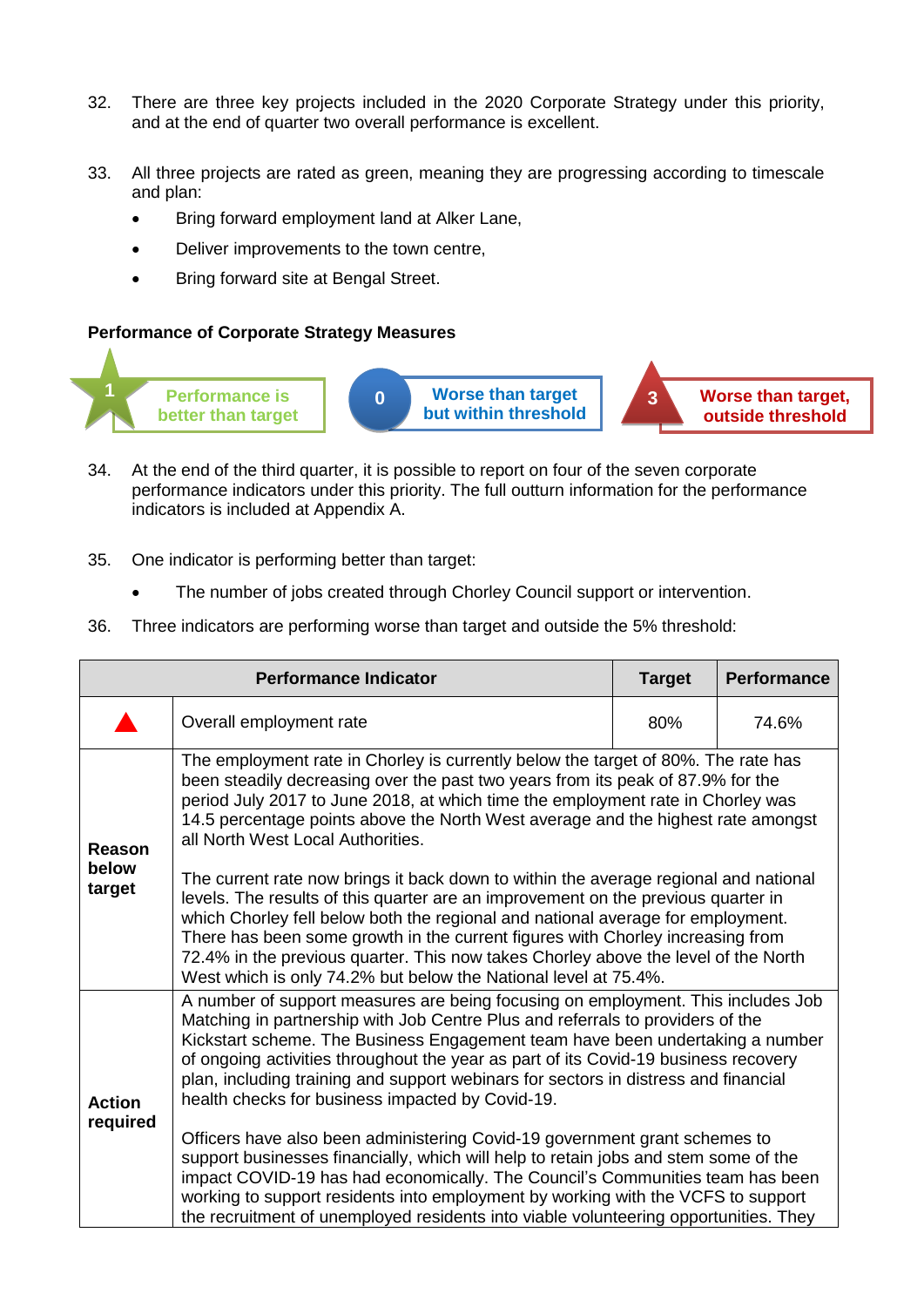|        | have developed a Chorley Employment Taskforce which allows intelligence<br>gathering, networking and the sharing of best practice. A directory of employment<br>support services has also been developed and is available to residents and published<br>on the council website. In addition, a new Employment Community Recovery plan is<br>in development for 2021/2022. |
|--------|---------------------------------------------------------------------------------------------------------------------------------------------------------------------------------------------------------------------------------------------------------------------------------------------------------------------------------------------------------------------------|
| Trend: | Performance is worse than the figure recorded in quarter four 2019/20 (77.3%) and<br>quarter four 2018/19 (87.8%).                                                                                                                                                                                                                                                        |

| <b>Performance Indicator</b> |                                                                                                                                                                                                                                                                                                                                                                                                                                                                                                                                                                                                                                                                                                                                    | <b>Target</b> | <b>Performance</b> |
|------------------------------|------------------------------------------------------------------------------------------------------------------------------------------------------------------------------------------------------------------------------------------------------------------------------------------------------------------------------------------------------------------------------------------------------------------------------------------------------------------------------------------------------------------------------------------------------------------------------------------------------------------------------------------------------------------------------------------------------------------------------------|---------------|--------------------|
|                              | The % of 16-17 year olds who are not in education,<br>employment or training                                                                                                                                                                                                                                                                                                                                                                                                                                                                                                                                                                                                                                                       | 3%            | 3.5%               |
| Reason<br>below<br>target    | The suspected reason for the figure is the impact of Covid-19 and the ongoing<br>restrictions and closures of workplaces as part of national measures. A similar<br>increase can be seen in neighbouring South Ribble, which demonstrates that this is<br>not necessarily an issue peculiar to Chorley. The overall Lancashire figure is 3%,<br>which is the highest since 2018/19 when compared with the same time that reporting<br>year.                                                                                                                                                                                                                                                                                        |               |                    |
| <b>Action</b><br>required    | Guidance for businesses on the Kickstart programme has been developed, which will<br>enable them to independently access the scheme, which provides funding to<br>employers to create new job placements for 16 to 24 year olds who are at risk of long<br>term unemployment. An Employment Taskforce for Chorley has also been<br>established in order to tackle the issue of unemployment in the area, bringing<br>together 23 key partners to discuss employment opportunities, challenges faced by<br>employers, and how the Council can provide support.<br>The indicator will continue to be monitored as restrictions are relaxed and workplaces<br>begin to reopen as well as resuming of in person teaching universities. |               |                    |
| Trend:                       | Performance is worse than the figure recorded in quarter four 2019/20 (2.7%) and<br>quarter four 2018/19 (2.9%).                                                                                                                                                                                                                                                                                                                                                                                                                                                                                                                                                                                                                   |               |                    |

|                                  | <b>Performance Indicator</b>                                                                                                                                                                                                                                                                                                                                                                                                                                                                                                                                                                                                                                                                    | <b>Target</b> | <b>Performance</b> |
|----------------------------------|-------------------------------------------------------------------------------------------------------------------------------------------------------------------------------------------------------------------------------------------------------------------------------------------------------------------------------------------------------------------------------------------------------------------------------------------------------------------------------------------------------------------------------------------------------------------------------------------------------------------------------------------------------------------------------------------------|---------------|--------------------|
|                                  | Median workplace earnings better than the North West<br>average                                                                                                                                                                                                                                                                                                                                                                                                                                                                                                                                                                                                                                 | £559.60       | £498               |
| <b>Reason</b><br>below<br>target | The figure is currently below the average of £559.60 for the region, with Chorley<br>ranking eighth out of the fourteen local authorities in Lancashire. Since 1997, the<br>median workplace earnings for Chorley has been lower than the regional and UK<br>averages, however, the area has also achieved wage growth in line with the averages<br>and has consistently demonstrated an upward trajectory of 76%.                                                                                                                                                                                                                                                                              |               |                    |
| <b>Action</b><br>required        | The council continues to support and invest in the local economy in order to increase<br>high quality employment opportunities in the borough. This includes the project to<br>develop business units at Alker Lane, which will attract and retain businesses. In<br>addition, we have continued to work with our partners to bring forward office and<br>industrial developments and market vacant sites, such as at Botany Bay and the<br>Buckshaw Office Village. The council's own development, Strawberry Fields, aims to<br>attract and incubate high value businesses who employ high earning skilled staff.<br>We have a programme of grant support available for growing businesses to |               |                    |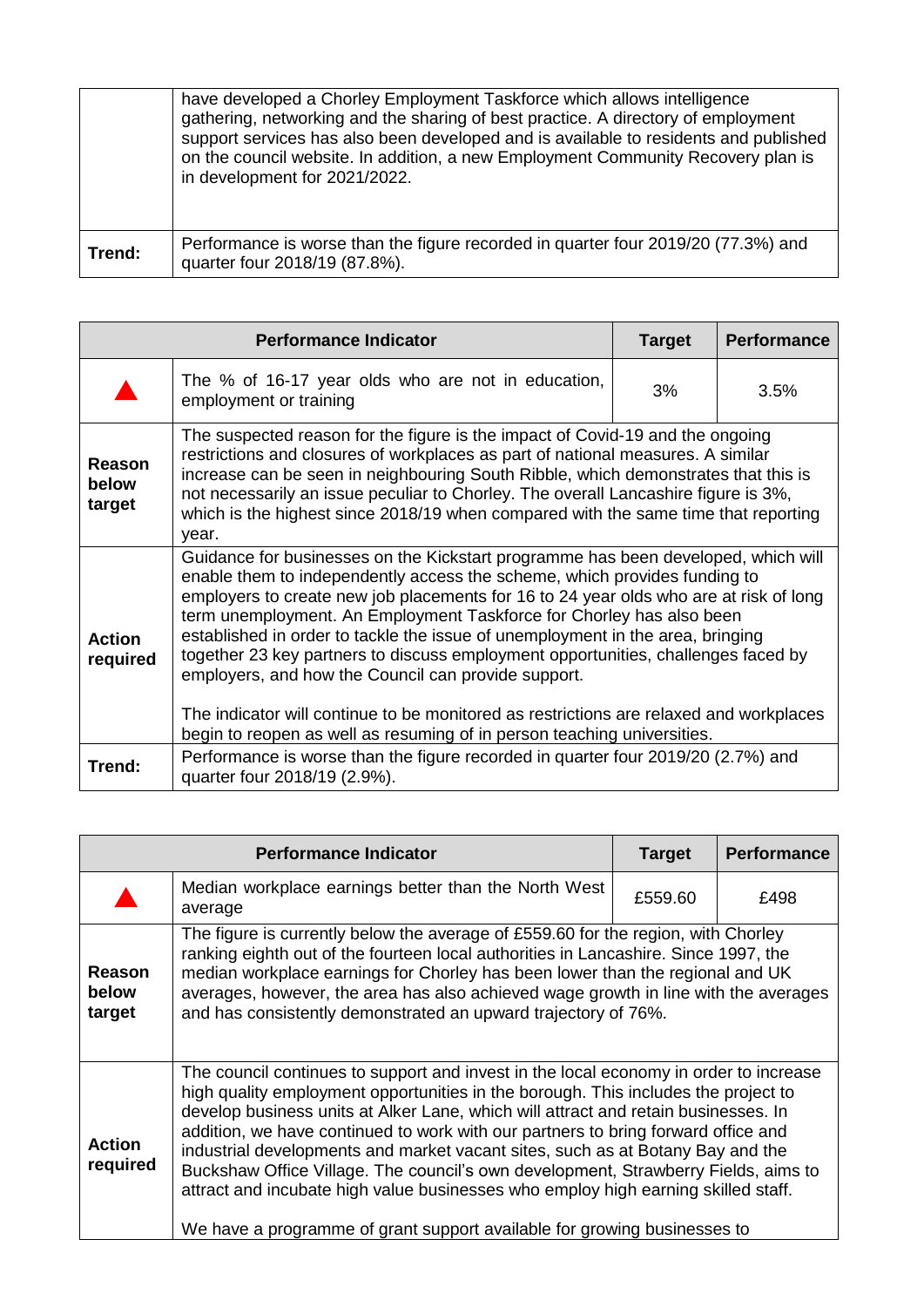|        | incentivise growth and job creation. The council is also supporting those who are<br>unemployed with return to the workplace schemes.                 |
|--------|-------------------------------------------------------------------------------------------------------------------------------------------------------|
| Trend: | Performance is better than the figure recorded in quarter four 2019/20 (£495.60) and<br>quarter four 2018/19 (£488.60), which were both below target. |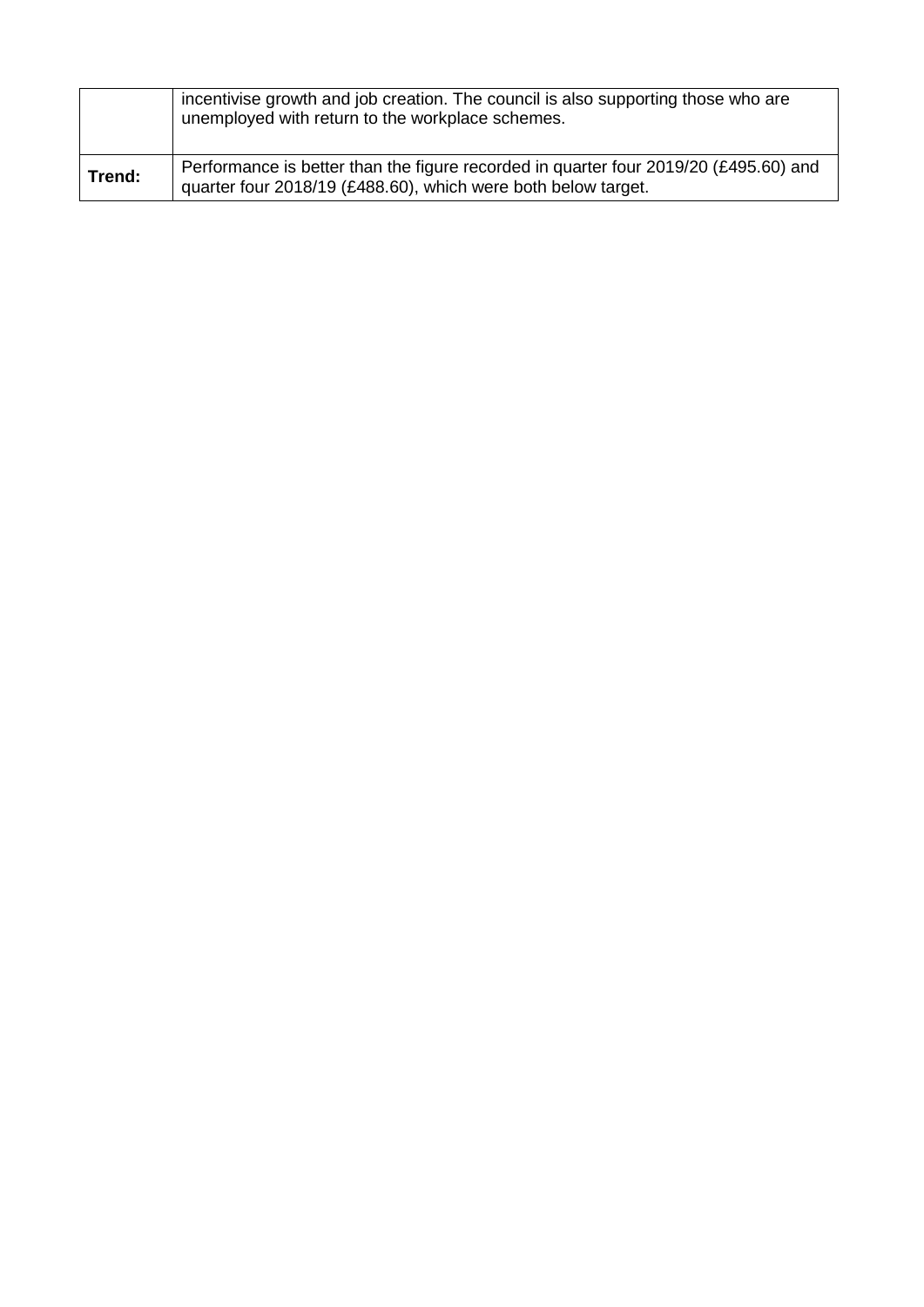## **An ambitious council that does more to meet the needs of residents and the local area**



**The long-term outcomes for this priority are:**

- A council that consults and engages with residents,
- An ambitious council that continually strives to improve,
- Cohesive communities in and around our rural and urban areas.

#### **ACHIEVING THE LONG-TERM OUTCOMES IN QUARTER THREE**

- 37. Over quarter four, the project to deliver Shared Services Phase 2 has progressed well, with key project milestones met. This includes the implementation of the Shared Chief Executive and Shared Director roles, which has been supported by organisational wide communications and organisational development activities. New shared management arrangements have also been established, with a new Shared Senior Management Team meeting weekly and a new Leadership Team meeting monthly. Phase 2 will involve the sharing of customer and ICT services with South Ribble Borough Council, which will improve resilience, capacity, and efficiency across each authority. A desk based review identifying key priorities and objectives for the ICT service was conducted. This has informed the service review and development of high level proposals for the future shared ICT service. Alongside this work, staff engagement activities within ICT have been delivered, including workshops, question and answer exercises, and group calls between teams. This will ensure staff continue to be involved in the process and that there is transparency. The initial proposals for the ICT service review were presented to the Shared Services Joint Committee and were signed off via an Executive Member Decision.
- 38. The project to extend the borough wide programme of improvements to Streetscene services has made good progress over quarter four. This project aims to implement key changes to technology to support an intelligence led and efficient Streetscene service that can deliver environmental improvements across the borough. This quarter, the mechanical sweeping schedule was implemented using Alloy technology and software testing has continued for tree plotting, grass cutting, and car park inspections, with options for improvements and issues being reported to the supplier for rectification. Training has also been delivered to support staff in using the new technology. In addition, new weed treatments have been trialled using a quad bike for herbicide application. This is part of the initiative to reduce the use of glyphosate, which is part of traditional weed treatments and can be damaging to the environment. The wildlife corridors have been prepared as part of the Mini-Meadows Programme, with an additional 33,000 bulbs and 11,000 bedding plants installed at high profile places across the borough.
- 39. The project to deliver sustainable public services has made significant progress over quarter four. This project seeks to ensure that our partnership working model continues to be fit for purpose by increasing collaboration with the South Ribble Partnership, aligning the two to achieve greater scale, influence, and efficiencies. A joint partnership workshop was held and well attended by all partners to identify key priorities that will underpin the development of a high-level strategy for the future partnership. These priorities include health and wellbeing, employment and economic recovery, data sharing and analysis, developing a sustainable partnership network, and partnership resources, delivery models, and integration.
- 40. The council has continued its commitment to the green agenda, with the successful appointment of a Climate Change Co-ordinator. The role will provide key support and direction in ensuring that the council achieves its ambition of operating sustainably and tackling climate change. Over quarter four, a Carbon Production Assessment of the Council's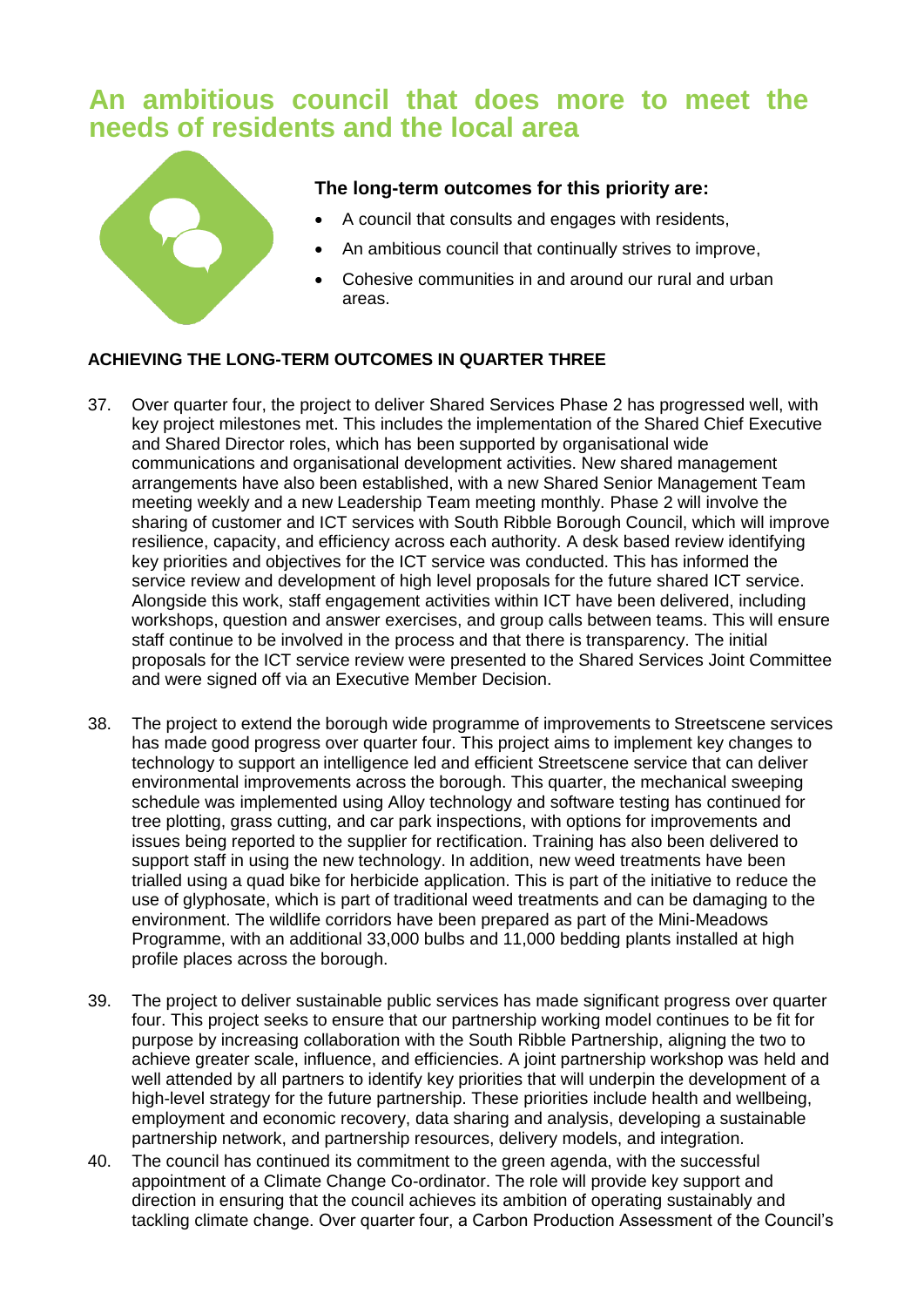assets was commenced. This is a county wide evaluation that is being delivered in partnership with the charity North West Energy Hub and will quantify the Council's carbon production and identify potential remediation options. The implementation of the Overview and Scrutiny for the Green Agenda Action Plan continues. This includes the development of a communication and engagement campaign to promote the green agenda. Wider elements of the project are progressing well, including the continued development of the Clean Air Strategy, which is due to go out to public consultation in quarter one. A ten year tree planting strategy has been produced to coordinate the planting of trees and hedgerows across the borough going forward. A Councillor lead Climate Change Working Group was also established to provide direction and oversight for the project.

#### **Performance of Key Projects**



- 41. There are four key projects included in the 2020 Corporate Strategy under this priority, and at the end of quarter two overall performance is very good.
- 42. Four of the projects are rated as green, meaning they are progressing according to timescale and plan:
	- Deliver phase 2 of Shared Services,
	- Extend the borough wide programme of improvements to street services,
	- Work with our partners to deliver sustainable public services.
	- Deliver a project to support Chorley Council's commitment to the green agenda.



- 43. At the end of the third quarter, it is possible to report on two of the five corporate performance indicators under this priority.
- 44. Both indicators are performing better than target:
	- The percentage of service requests received online
	- The percentage of customers dissatisfied with the service they have received from the council
- 45. The full outturn information for the performance indicators is included at Appendix A.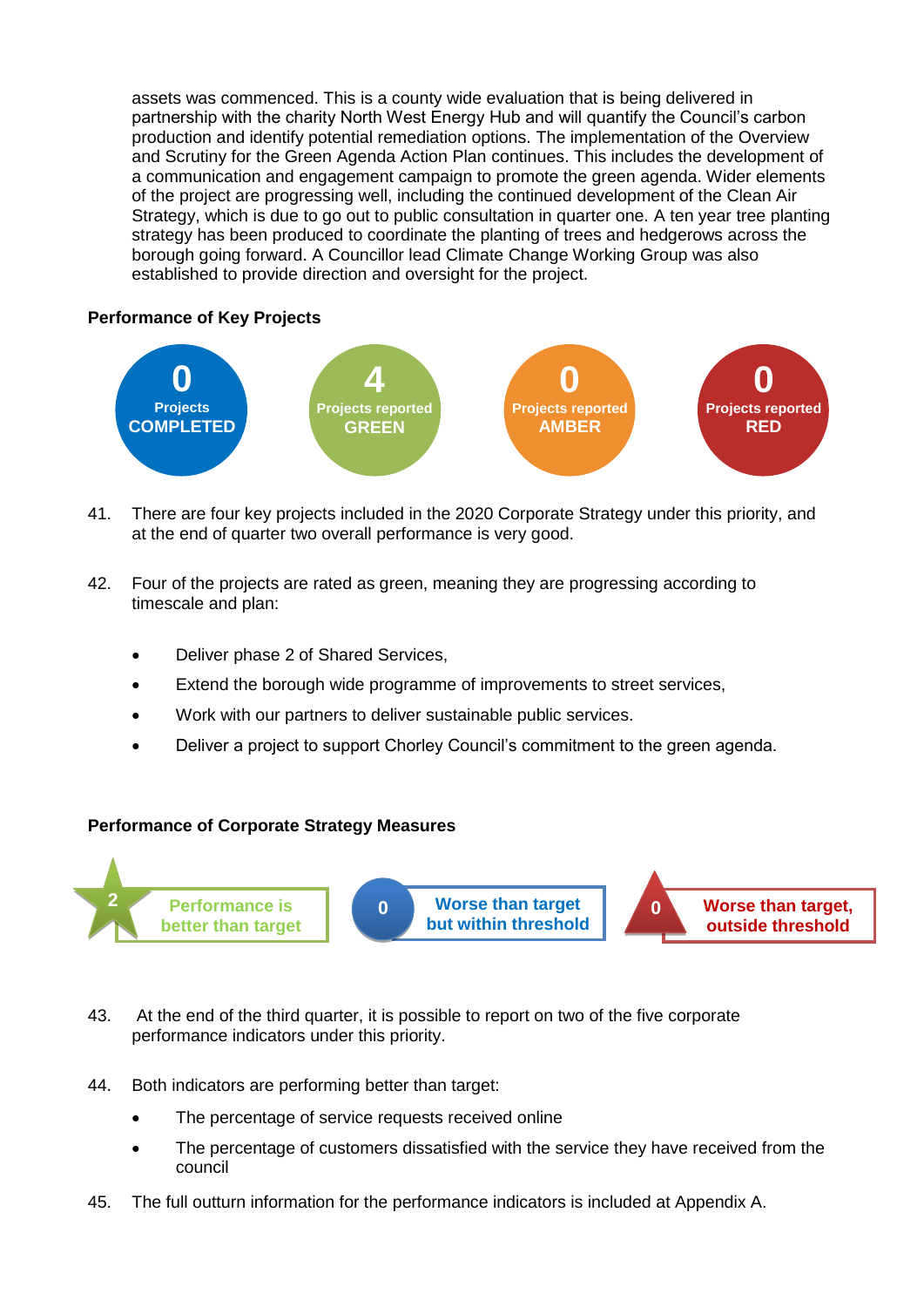#### **PERFORMANCE OF KEY SERVICE DELIVERY MEASURES**

46. There are some important indicators that are not included within the Corporate Strategy but are measured locally as indicators of service performance. There are eight indicators that can be reported at the end of the third quarter. The full outturn information for this is included at Appendix B: Key Service Delivery Measures.



- 47. Four of the Key Service delivery measures are performing on or above target:
	- Time taken to process all new claims and change events for Housing Benefit and Council Tax Benefit,
	- Processing of major planning applications,
	- Processing of minor planning applications,
	- Processing of other planning applications,
	- Average working days per employee (FTE) per year lost through sickness absence.
- 48. One indicator is performing slightly below target, but within the 5% tolerance threshold:
	- % Council Tax collected.
- 49. Two indicators are performing below target at the end of quarter two and the reasons for areas of underperformance are listed in the table below:

|                           | <b>Performance Indicator</b>                                                                                                                                                                                                                                                                                                                                                                                                                            | <b>Target</b> | <b>Performance</b> |
|---------------------------|---------------------------------------------------------------------------------------------------------------------------------------------------------------------------------------------------------------------------------------------------------------------------------------------------------------------------------------------------------------------------------------------------------------------------------------------------------|---------------|--------------------|
|                           | Town Centre vacancy rate                                                                                                                                                                                                                                                                                                                                                                                                                                | 8%            | 10.3%              |
| Reason<br>below<br>target | There have been a number of business that have had to close as a result of the<br>pandemic, increasing from the 9.7% recorded in quarter three.<br>In comparison with other areas the figures for Chorley remain relatively low, and the<br>latest report from October 2020 shows that the North West rate was 12.5%, and the<br>National rate 11.3%.                                                                                                   |               |                    |
| <b>Action</b><br>required | Promotional activities will continue to be delivered in order to advertise Chorley as a<br>good place to do business. Investment in the town centre, such as the Covered<br>Market and Civic Square, will further bolster Chorley's position as a vibrant<br>commercial and business hub. In addition, empty properties owned by Chorley<br>Council are being promoted through To Let signs and all enquiries are being passed<br>to the letting agent. |               |                    |
| Trend:                    | Performance is worse than the figure recorded in quarter four 2019/20 (9.3%).                                                                                                                                                                                                                                                                                                                                                                           |               |                    |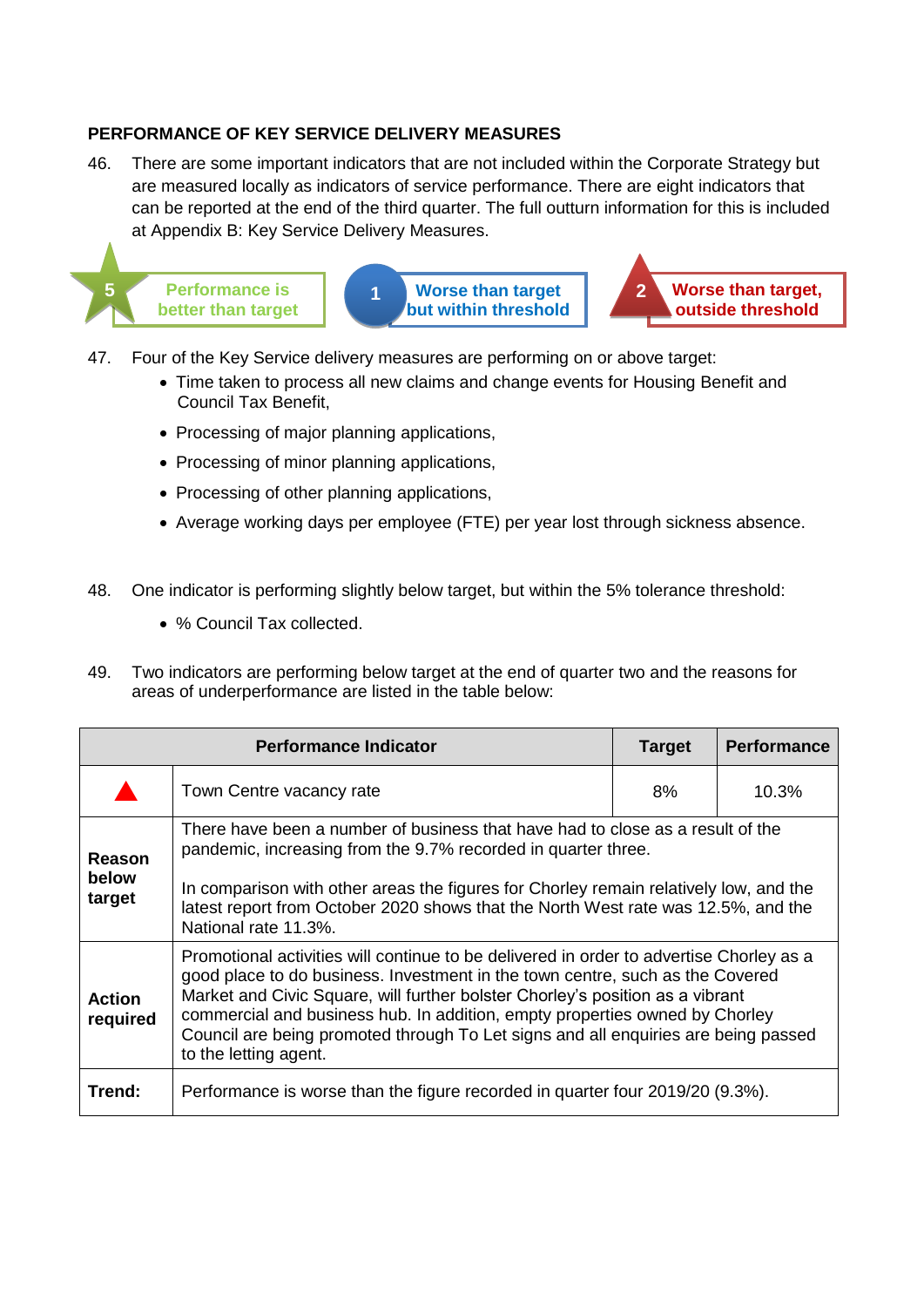|                                  | <b>Performance Indicator</b>                                                                                                                                                                                                                                                                                                                                                                                                                                                                                                                                                                                 | <b>Target</b> | <b>Performance</b> |  |  |  |
|----------------------------------|--------------------------------------------------------------------------------------------------------------------------------------------------------------------------------------------------------------------------------------------------------------------------------------------------------------------------------------------------------------------------------------------------------------------------------------------------------------------------------------------------------------------------------------------------------------------------------------------------------------|---------------|--------------------|--|--|--|
|                                  | Number of missed collections per 100,000 collections of<br>household waste                                                                                                                                                                                                                                                                                                                                                                                                                                                                                                                                   | 30            | 47                 |  |  |  |
| <b>Reason</b><br>below<br>target | The Covid-19 has continued to affect the volume of waste and recycling, which has<br>increased significantly during the pandemic. This has placed additional pressures on<br>collection services and resources, with temporary agency staff required to complete<br>rounds and regular crews reallocated to complete alternative rounds. This has led to<br>crews that are unfamiliar collection routes and incidences of missed collections. The<br>provider of collection services has also struggled with retaining and recruiting HGV<br>drivers due to high demand and competition within the industry. |               |                    |  |  |  |
| <b>Action</b><br>required        | The impact of the pandemic on the volume of domestic waste should decrease as<br>restrictions are eased. This will reduce the pressure on operations and collection<br>services.<br>The provider of collection services continues to monitor performance, with<br>underperformance being addressed at the crew level in order to reduce the number of<br>missed collections. Contractual performance penalties also continue to be enforced<br>for underperformance, which will further act as an incentive to improve performance<br>and achieve the target.                                                |               |                    |  |  |  |
| Trend:                           | Performance is worse than the figure recorded in quarter four 2019/20 (43) and<br>quarter four 2018/19 (40), which were also below target.                                                                                                                                                                                                                                                                                                                                                                                                                                                                   |               |                    |  |  |  |

## **Implications of report**<br>50. This report has im

This report has implications in the following areas and the relevant Directors' comments are included:

| Finance                                     |  | <b>Customer Services</b>                     |  |  |
|---------------------------------------------|--|----------------------------------------------|--|--|
| <b>Human Resources</b>                      |  | <b>Equality and Diversity</b>                |  |  |
| Legal                                       |  | Integrated<br>Impact Assessment<br>required? |  |  |
| No significant implications in this<br>area |  | <b>Policy and Communications</b>             |  |  |

#### **Comments of the Statutory Finance Officer**

51. N/A.

#### **Comments of the Monitoring Officer**

52. Achievement of targets in the Corporate Strategy and key performance indicators is a selfimposed standard and there are no statutory duties directly engaged except the best value duty in for example performance of waste collection services.

#### CHRIS SINNOTT DEPUTY CHIEF EXECUTIVE

| <b>Report Author</b> | ⊑xt  | Date |  |  |
|----------------------|------|------|--|--|
| Jon-James Martin     | 5061 |      |  |  |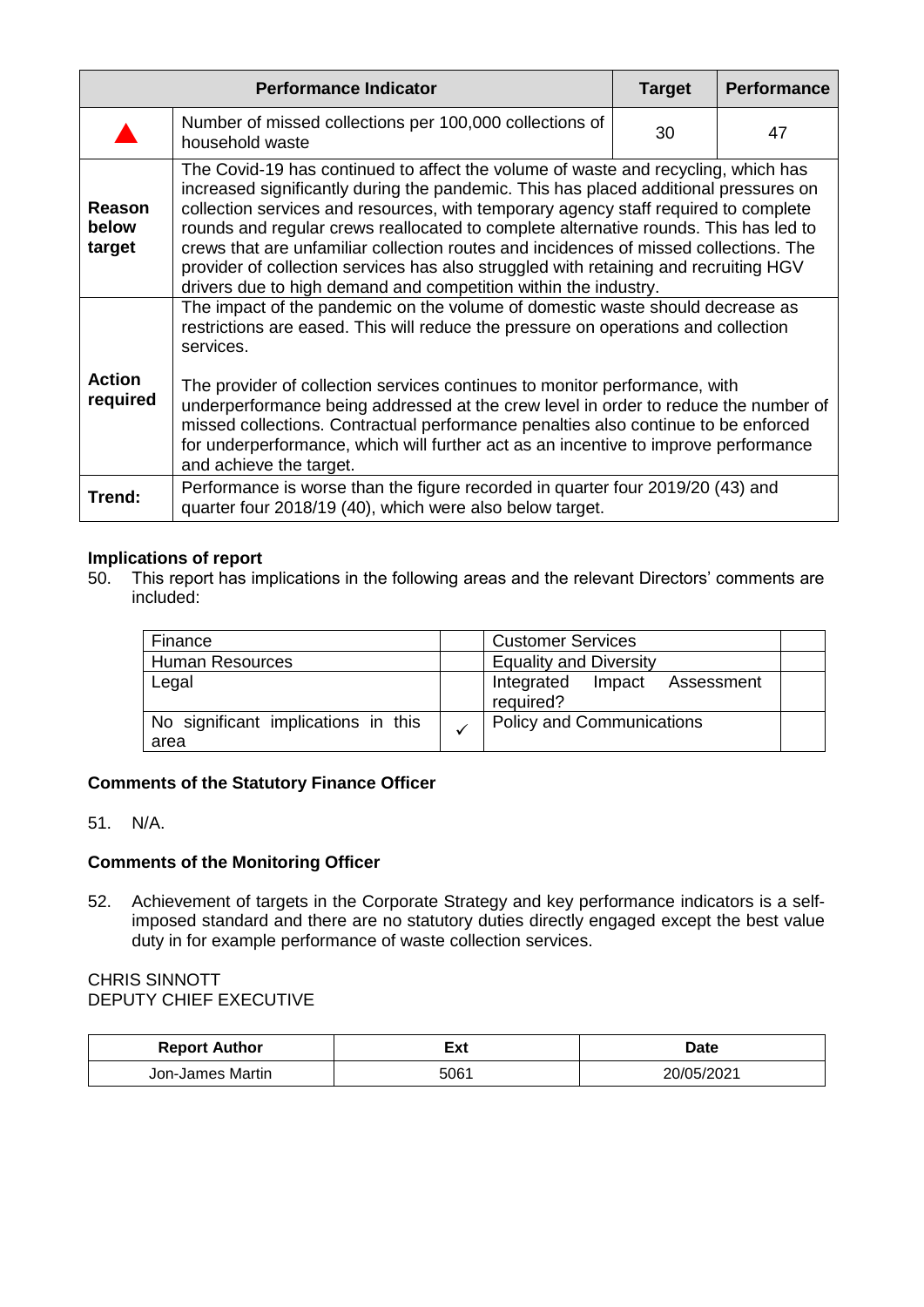### **Appendix A: Performance of Corporate Strategy Key Measures**

**Performance is better than target**

**Worse than target but within threshold**

**Worse than target, outside threshold**

| <b>Indicator Name</b>                                                                     | <b>Polarity</b>            | <b>Target</b> | Performance<br><b>Quarter 3</b> | <b>Symbol</b> | Trend <sup>1</sup>             |
|-------------------------------------------------------------------------------------------|----------------------------|---------------|---------------------------------|---------------|--------------------------------|
| % service requests received online                                                        | <b>Bigger</b> is<br>better | 35%           | 52.74%                          | $\bigstar$    | <b>Better than</b><br>Q4 19/20 |
| % customers dissatisfied with the service<br>they have received from the council          | Smaller is<br>better       | 20%           | 15.79%                          | ★             | Worse than<br>Q4 19/20         |
| Number of volunteer community groups<br>supported to improve by the Council               | Bigger is<br>better        | 75            | 105                             | ★             | Worse than<br>Q4 19/20         |
| Number of affordable homes delivered                                                      | Bigger is<br>better        | 100           | 47                              |               | Worse than<br>Q4 19/20         |
| Number of long-term empty properties in the<br>borough                                    | Smaller is<br>better       | 150           | 165                             |               | Worse than<br>Q4 19/20         |
| Number of parks, open spaces, and playing<br>pitches improved linked to strategy delivery | Bigger is<br>better        | 12            | 19                              |               | Worse than<br>Q4 19/20         |
| % of the population with NVQ level 3 and<br>above                                         | Bigger is<br>better        | 57%           | 58.1%                           | $\bigstar$    | Worse than<br>Q4 19/20         |
| Household waste sent for reuse, recycling or<br>composting                                | Bigger is<br>better        | 43.7%         | $42.8\%$ <sup>2</sup>           |               | Worse than<br>Q3 19/20         |
| Overall employment rate                                                                   | Bigger is<br>better        | 80%           | 74.6%                           |               | Worse than<br>Q4 19/20         |
| Number of projected jobs created through<br>Chorley Council support or intervention       | Bigger is<br>better        | 120           | 366                             | ★             | Worse than<br>Q4 19/20         |
| The % of 16-17 year olds who are not in<br>education, employment or training              | Smaller is<br>better       | 3.0%          | 3.5%                            |               | Worse than<br>Q4 19/20         |
| Median Workplace Earnings better than                                                     | Bigger is<br>better        | £559.6        | £498                            |               | <b>Better than</b><br>Q4 19/20 |

**<sup>1</sup>**Trend shown is for change from Quarter 4 2019/20.

 $2$  This is the confirmed quarter three 2020/21 data as there is always a delay in the reporting of this indicator due to receipt of third-party information. Therefore, due to the timescales for this report a provisional figure for quarter three is not available at this time.